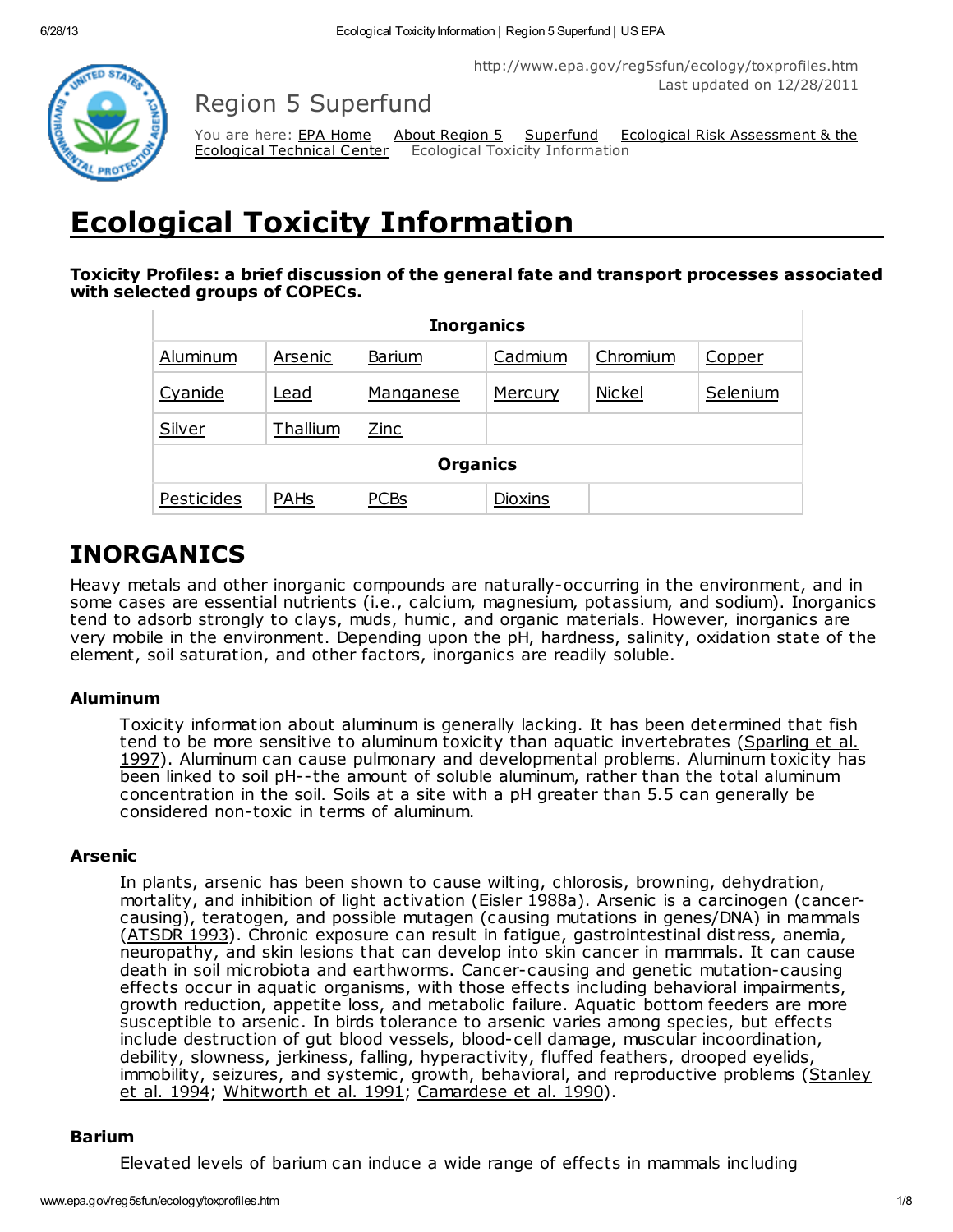gastrointestinal distress, muscular paralysis, and cardiovascular effects. Barium is does not [bioaccumulate](http://www.epa.gov/reg5sfun/ecology/glossary.html#bioaccumulation), and concentrations in higher species rarely exceed 10 mg/kg ([Moore](http://www.epa.gov/reg5sfun/ecology/references.htm#moore) 1991).

#### Cadmium

Cadmium is highly toxic to wildlife; it is cancer-causing and teratogenic and potentially mutation-causing, with severe sublethal and lethal effects at low environmental concentrations (*Eisler [1985a](http://www.epa.gov/reg5sfun/ecology/references.htm#eisler85a)*). It is associated with increased mortality, and it effects respiratory functions, enzyme levels, muscle contractions, growth reduction, and reproduction. It [bioaccumulates](http://www.epa.gov/reg5sfun/ecology/glossary.html#toxtest) at all trophic levels, accumulating in the livers and kidneys of fish ([Sindayigaya,](http://www.epa.gov/reg5sfun/ecology/references.htm#sinday) et al. 1994; Sadig 1992). Crustaceans appear to be more sensitive to cadmium than fish and mollusks [\(Sadiq](http://www.epa.gov/reg5sfun/ecology/references.htm#sadiq) 1992). Cadmium can be toxic to plants at lower soil concentrations than other heavy metals and is more readily taken up than other metals (EPA [1981\)](http://www.epa.gov/reg5sfun/ecology/references.htm#epa81). On the other hand, some insects can accumulate high levels of cadmium without adverse effects (Jamil and [Hussain](http://www.epa.gov/reg5sfun/ecology/references.htm#jamil) 1992).

#### Chromium

There is no significant [biomagnification](http://www.epa.gov/reg5sfun/ecology/glossary.html#bioaccumulation) of chromium in aquatic food webs [\(ATSDR,](http://www.epa.gov/reg5sfun/ecology/references.htm#atsdr93d) 1993). However, there are a wide range of adverse effects in aquatic organisms. In benthic invertebrates there has been observed reduced fecundity and survival, growth inhibition, and abnormal movement patterns (U.S. EPA 1980b). Fish experienced reduced growth, chromosomal aberrations, reduced disease resistance, and morphological changes.

The toxic effects of chromium are primarily found at the lower trophic levels. The main potential ecological impacts result from direct exposure of algae, benthic invertebrates, and embryos and fingerlings of freshwater fish and amphibians to chromium. Chromium may bioaccumulate in algae, other aquatic vegetation, and [invertebrates,](http://www.epa.gov/reg5sfun/ecology/glossary.html) but it does not biomagnify. Chromium inhibits growth in duckweed and algae, reduces fecundity and survival of benthic invertebrates, and reduces growth of freshwater fingerlings. It is cancer-causing, mutation-causing, and teratogenic. Chromium exists in two oxidation states in the environment: trivalent  $(+3)$  and hexavalent  $(+6)$ , the latter of which is more toxic. Chromium+6 is readily converted to chromium+3 in animals, which appears to protect higher organisms from the effects of low level exposures [\(Eisler](http://www.epa.gov/reg5sfun/ecology/references.htm#eisler86b) 1986).

#### Copper

Copper is a micronutrient and toxin. It strongly adsorbs to organic matter, carbonates and clay, which reduces its [bioavailability](http://www.epa.gov/reg5sfun/ecology/glossary.html#bioavail). Copper is highly toxic in aquatic environments and has effects in fish, *invertebrates*, and amphibians, with all three groups equally sensitive to chronic toxicity (U.S. EPA [1993;](http://www.epa.gov/reg5sfun/ecology/references.htm#U.S. EPA93) Horne and [Dunson](http://www.epa.gov/reg5sfun/ecology/references.htm#horne) 1995). Copper is highly toxic to amphibians (including mortality and sodium loss), with adverse effects in tadpoles and embryos (Horne and [Dunson](http://www.epa.gov/reg5sfun/ecology/references.htm#horne) 1995; [Owen](http://www.epa.gov/reg5sfun/ecology/references.htm#owen) 1981). Copper will [bioconcentrate](http://www.epa.gov/reg5sfun/ecology/glossary.html#bioaccumulation) in many different organs in fish and mollusks ([Owen](http://www.epa.gov/reg5sfun/ecology/references.htm#owen) 1981). There is low potential for bioconcentration in fish, but high potential in mollusks. Copper sulfate and other copper compounds are effective algaecides (free copper ions are the lethal agent). Single-cell and filamentous algae and cyanobacteria are particularly susceptible to the acute effects, which include reductions in photosynthesis and growth, loss of photosynthetic pigments, disruption of potassium regulation, and mortality. Sensitive algae may be affected by free copper at low (parts per billion) ppb concentrations in freshwater.

There is a moderate potential for bioaccumulation in plants and no biomagnification.Toxic effects in birds include reduced growth rates, lowered egg production, and developmental abnormalities. While mammals are not as sensitive to copper toxicity as aquatic organisms, toxicity in mammals includes a wide range of animals and effects such as liver cirrhosis, necrosis in kidneys and the brain, gastrointestinal distress, lesions, low blood pressure, and fetal mortality. [\(ATSDR](http://www.epa.gov/reg5sfun/ecology/references.htm#atsdr90c) 1990c; [Kabata-Pendias](http://www.epa.gov/reg5sfun/ecology/references.htm#kabata) and Pendias 1992; [Ware](http://www.epa.gov/reg5sfun/ecology/references.htm#ware) 1983; Vymazal 1995).

#### Cyanide

Cyanide toxicity is caused by the free cyanides (HCN and CN-) that inhibit cytochrome oxidase and thereby suppress aerobic respiration. Fish are the most susceptible organisms sensitive species exhibit chronic and lethal effects at as low as 5 to 7 grams/liter (chronic)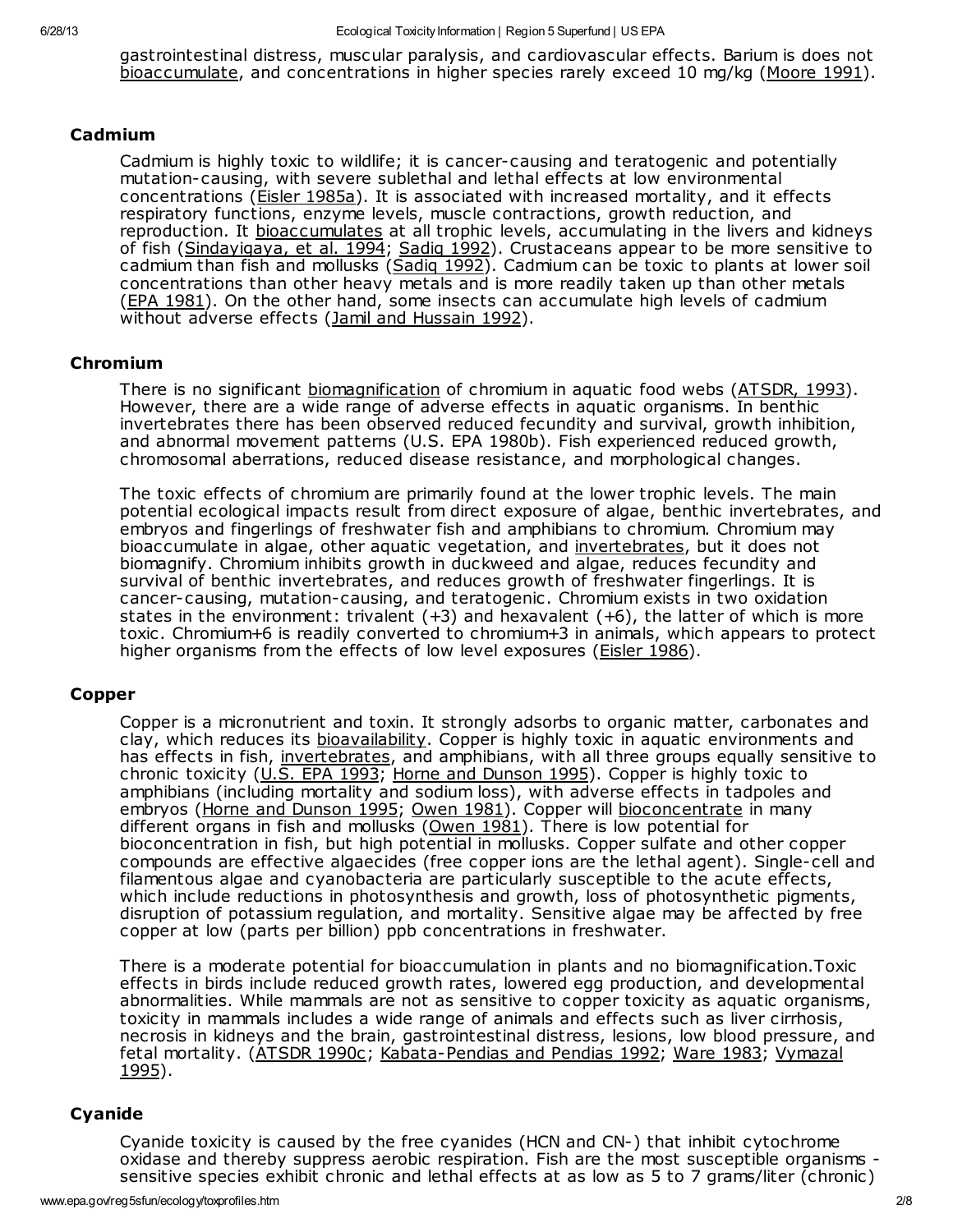and 20 to 76 grams/liter (lethal), respectively. The toxicity of complex cyanides is usually, but not always, low, but the degradation products often include free cyanides which are toxic. Free cyanides readily degrade in the open environment but persist in groundwater. They do not [bioaccumulate](http://www.epa.gov/reg5sfun/ecology/glossary.html#bioaccumulation). Sublethal effects in fish include reduced reproductive capacity (decreased egg number and viability, and reduced embryo and larval survival), impaired swimming ability, altered growth, and hepatic necrosis. Free cyanides are phytotoxic at higher concentrations than those associated with adverse effects in fish. Mammals are less sensitive than fish, and are relatively tolerant of [intermittent](http://www.epa.gov/reg5sfun/ecology/references.htm#eisler91) sublethal exposures (Eisler 1991).

#### Lead

Lead is cancer-causing, and adversely effects reproduction, liver and thyroid function, and disease resistance (Eisler [1988b\)](http://www.epa.gov/reg5sfun/ecology/references.htm#eisler88b). The main potential ecological impacts of wetland contaminants result from direct exposure of algae, benthic invertebrates, and embryos and fingerlings of freshwater fish and amphibians to lead. It can be [bioconcentrated](http://www.epa.gov/reg5sfun/ecology/glossary.html#bioaccumulation) from water, but does not [bioaccumulate](http://www.epa.gov/reg5sfun/ecology/glossary.html#bioaccumulation) and tends to decrease with increasing trophic levels in freshwater habitats (Wong et al. 1978; Eisler [1988b](http://www.epa.gov/reg5sfun/ecology/references.htm#eisler88b)). Lead adversely affects algae, invertebrates, and fish. There are also limited adverse effects in amphibians, including loss of sodium, reduced learning capability, and [developmental](http://www.epa.gov/reg5sfun/ecology/references.htm#horne) problems (Horne and Dunson 1995; Freda 1991). Fish exposed to high levels of lead exhibit a wide-range of effects including muscular and neurological degeneration and destruction, growth inhibition, mortality, reproductive problems, and paralysis (*Eisler [1988b](http://www.epa.gov/reg5sfun/ecology/references.htm#eisler88b)*; *EPA 1976*). Lead adversely affects invertebrate reproduction; algal growth is affected. Lead partitions primarily to sediments, but becomes more bioavailable under low pH, hardness and organic matter content (among other factors). Lead bioaccumulates in algae, macrophytes and benthic organisms, but the inorganic forms of lead do not biomagnify.

At elevated levels in plants, lead can cause reduced growth, photosynthesis, mitosis, and water absorption (Eisler [1988b\)](http://www.epa.gov/reg5sfun/ecology/references.htm#eisler88b). Birds and mammals suffer effects from lead poisoning such as damage to the nervous system, kidneys, liver, sterility, growth inhibition, developmental retardation, and detrimental effects in blood (**Eisler 1988b**; [Amdur](http://www.epa.gov/reg5sfun/ecology/references.htm#amdur) et al. 1991). Lead poisoning in higher organisms has been associated with lead shot and organolead compounds, but not with food chain exposure to inorganic lead (other than lead shot, sinkers or paint) (*Eisler 1988b*). There are complex interactions with other contaminants and diet. Lead poisoning in higher organisms primarily affects hematologic and neurologic processes.

#### Manganese

Elevated levels of manganese in birds have been shown to cause the following effects: decreased hemoglobin, anemia, reduced growth; in mammals, effects include alterations of brain chemicals, gastric irritation, delayed testicular development, low birth weights, behavioral changes, and muscular weakness ([ATSDR](http://www.epa.gov/reg5sfun/ecology/references.htm#atsdr91) 1991).

#### **Mercury**

Mercury is a mutagen (mutation-causing), teratogen, and carcinogen (cancer-causing), with toxicity and environmental effects varying with the form of mercury, dose, and route of ingestion, and with the exposed organism's species, sex, age, and general condition (Eisler, [1987a](http://www.epa.gov/reg5sfun/ecology/references.htm#eisler87a), [Fimreite](http://www.epa.gov/reg5sfun/ecology/references.htm#fimreite) 1979). There is a high potential for [bioaccumulation](http://www.epa.gov/reg5sfun/ecology/glossary.html#bioaccumulation) and biomagnification with mercury, with biomagnified concentrations reported in fish up to 100,000 times the ambient water concentrations (Eisler [1987a,](http://www.epa.gov/reg5sfun/ecology/references.htm#eisler87a) [Callahan](http://www.epa.gov/reg5sfun/ecology/references.htm#callahan) et al. 1979). Methylmercury is the most toxic form. Inorganic mercury is methylated primarily by bacteria in both anaerobic and aerobic environments. The organic mercury compounds are more readily absorbed and poorly excreted in comparison with inorganic forms. The primary targets of acute exposures are the central nervous system and kidneys in fish, birds and mammals.

In invertebrates, effects range from non-observable to chromosomal abnormalities in some flies and reduced segment regeneration in worms (Eisler [1987a](http://www.epa.gov/reg5sfun/ecology/references.htm#eisler87a)). Mercury can inhibit frog metamorphosis and has many effects in fish. In water, at concentrations at or well below even 1 ppb (part-per-billion), mercury can cause effects including: loss of appetite, brain lesions, cataracts, abnormal motor coordination, and behavioral changes ([MacDonald](http://www.epa.gov/reg5sfun/ecology/references.htm#macdonald) 1993). There are also effects on reproduction, growth, behavior, metabolism, blood chemistry,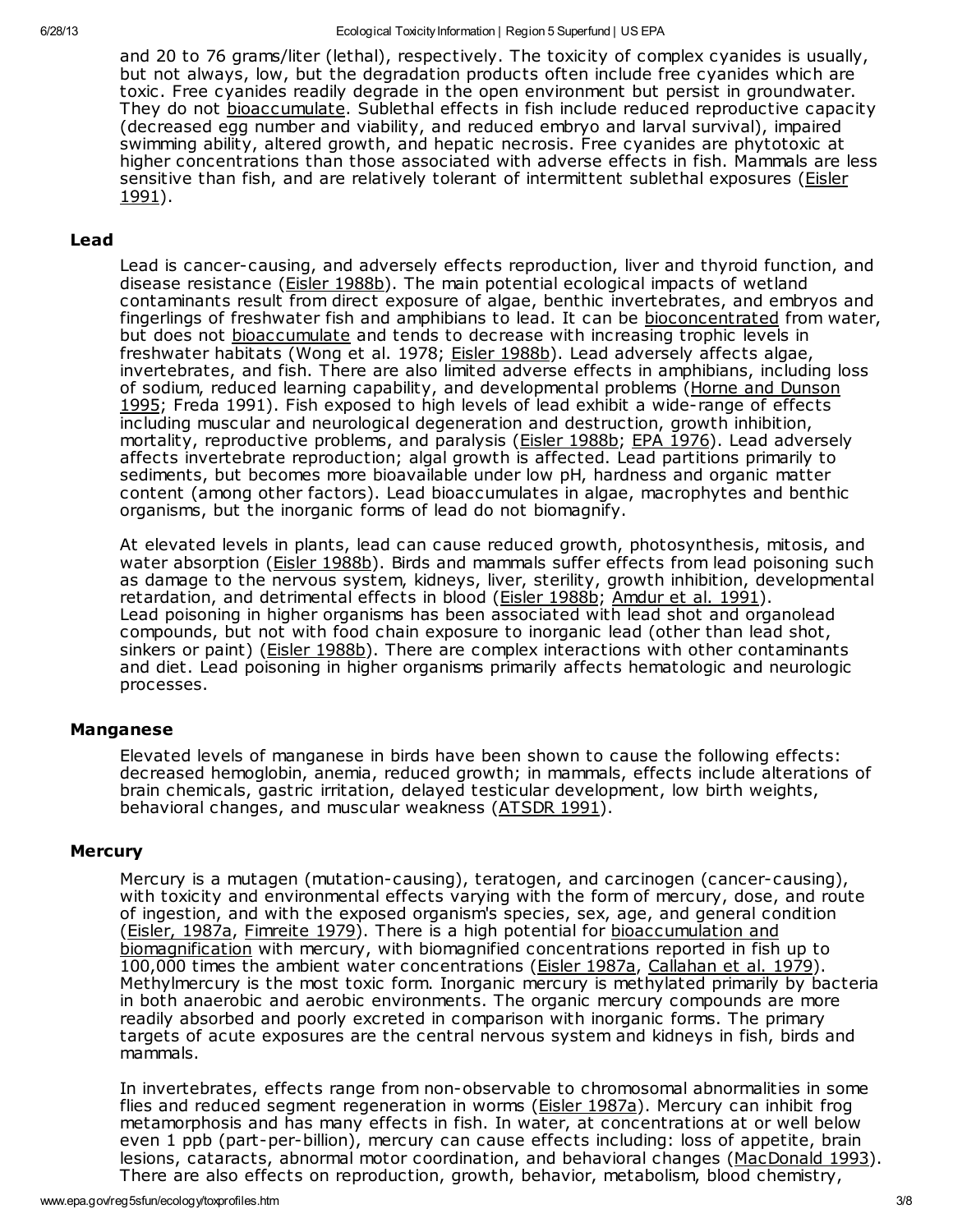[osmoregulation,](http://www.epa.gov/reg5sfun/ecology/references.htm#eisler87a) and oxygen exchange at relatively low concentrations of mercury (*Eisler* 1987a). Juveniles are commonly more susceptible than adults.

Upper trophic level fish, birds and mammals are particularly vulnerable because of the pronounced biomagnification of organomercury (*Eisler 1987a*). There are numerous effects in birds, including delayed testicular development, altered mating behavior, reduced fertility, reduced survivability and growth in young, and gonadal atresia. In mammals, it has been shown that mercury can cause ataxia, aphagia, tremors, and diminished movement coordination ([ATSDR](http://www.epa.gov/reg5sfun/ecology/references.htm#atsdr94) 1994). There are varied neurological and reproductive effects as well ([Cagiano](http://www.epa.gov/reg5sfun/ecology/references.htm#cagiano) et al. 1990; [Khera](http://www.epa.gov/reg5sfun/ecology/references.htm#khera) et al. 1973).

#### Nickel

Nickel is cancer-causing (carcinogen) and mutation-causing (mutagen). Some observed effects of nickel in aquatic environments include tissue damage, genotoxicity, and growth reduction ([Environment](http://www.epa.gov/reg5sfun/ecology/references.htm#encan) Canada 1994a). Mollusks and crustaceans are more sensitive than other organisms.

#### Selenium

Selenium undergoes [bioconcentration,](http://www.epa.gov/reg5sfun/ecology/glossary.html#bioaccumulation) bioaccumulation, and biomagnification as trophic levels increase ([Taylor](http://www.epa.gov/reg5sfun/ecology/references.htm#taylor) et al., 1992). It can enter the food web through both sediments and surface water. Elevated levels cause growth reduction in green algae (Eisler [1985b](http://www.epa.gov/reg5sfun/ecology/references.htm#eisler85b)). In other aquatic organisms, the following adverse effects have been observed: loss of equilibrium and other neurological disorders, liver damage, reproductive failure, reduced growth, reduced movement rate, chromosomal aberrations, reduced hemoglobin and increased white blood cell count, and necrosis of the ovaries.

#### Silver

Silver may biomagnify in some aquatic invertebrates [\(Adriano](http://www.epa.gov/reg5sfun/ecology/references.htm#adriano) 1986). However, it is highly toxic to aquatic organisms (EPA [1992\)](http://www.epa.gov/reg5sfun/ecology/references.htm#epa92). Elevated concentrations can cause larval mortality, developmental abnormalities, and reduced larval growth in fish ([Klein-MacPhee](http://www.epa.gov/reg5sfun/ecology/references.htm#klein) et al. 1984); growth reduction in juvenile mussels [\(Calabrese](http://www.epa.gov/reg5sfun/ecology/references.htm#calabrese) et al. 1984); and adverse effects on reproduction in gastropods ([Nelson](http://www.epa.gov/reg5sfun/ecology/references.htm#nelson) et al. 1983). There are some indications of toxicity in plants. However, there are other reports suggesting that silver is not highly phytotoxic. Silver is toxic to soil microbes, thus inhibiting [biotransformation](http://www.epa.gov/reg5sfun/ecology/erasteps/erastep3.html#biotrans) ([ATSDR](http://www.epa.gov/reg5sfun/ecology/references.htm#atsdr90b) 1990b). Effects on mammals include pulmonary edema, congestion, and mortality.

#### Thallium

Low rates of bioconcentration may occur in aquatic systems and thallium may be as toxic as copper on a weight basis ([Zitko](http://www.epa.gov/reg5sfun/ecology/references.htm#zitko) et al. 1975). Thallium can cause reductions in larval fish growth and percent embryo hatchability and mortality ([LeBlanc](http://www.epa.gov/reg5sfun/ecology/references.htm#leblanc) and Dean 1984).

#### Zinc

In many types of aquatic plants and animals, growth, survival, and reproduction can all be adversely affected by elevated zinc levels [\(Eisler](http://www.epa.gov/reg5sfun/ecology/references.htm#eisler93) 1993). Zinc in aquatic systems tends to be partitioned into sediment and less frequently dissolved as hydrated zinc ions and organic and inorganic complexes ([MacDonald](http://www.epa.gov/reg5sfun/ecology/references.htm#macdonald) 1993). Zinc is toxic to plants at elevated levels, causing adverse effects on growth, survival, and reproduction ([Eisler](http://www.epa.gov/reg5sfun/ecology/references.htm#eisler93) 1993). Terrestrial invertebrates show sensitivity to elevated zinc levels, with reduced survival, growth, and reproduction. Elevated zinc levels can cause mortality, pancreatic degradation, reduced growth, and decreased weight gain in birds ([Eisler](http://www.epa.gov/reg5sfun/ecology/references.htm#eisler93) 1993; NAS [1980\)](http://www.epa.gov/reg5sfun/ecology/references.htm#nas); and elevated zinc can cause a wide range of problems in mammals including: cardiovascular, developmental, immunological, liver and kidney problems, neurological, hematological (blood problems), pancreatic, and reproductive ([Eisler](http://www.epa.gov/reg5sfun/ecology/references.htm#eisler93) 1993; [Domingo](http://www.epa.gov/reg5sfun/ecology/references.htm#domingo) 1994).

# ORGANICS

# POLYCHLORINATED BIPHENYLS (PCBs)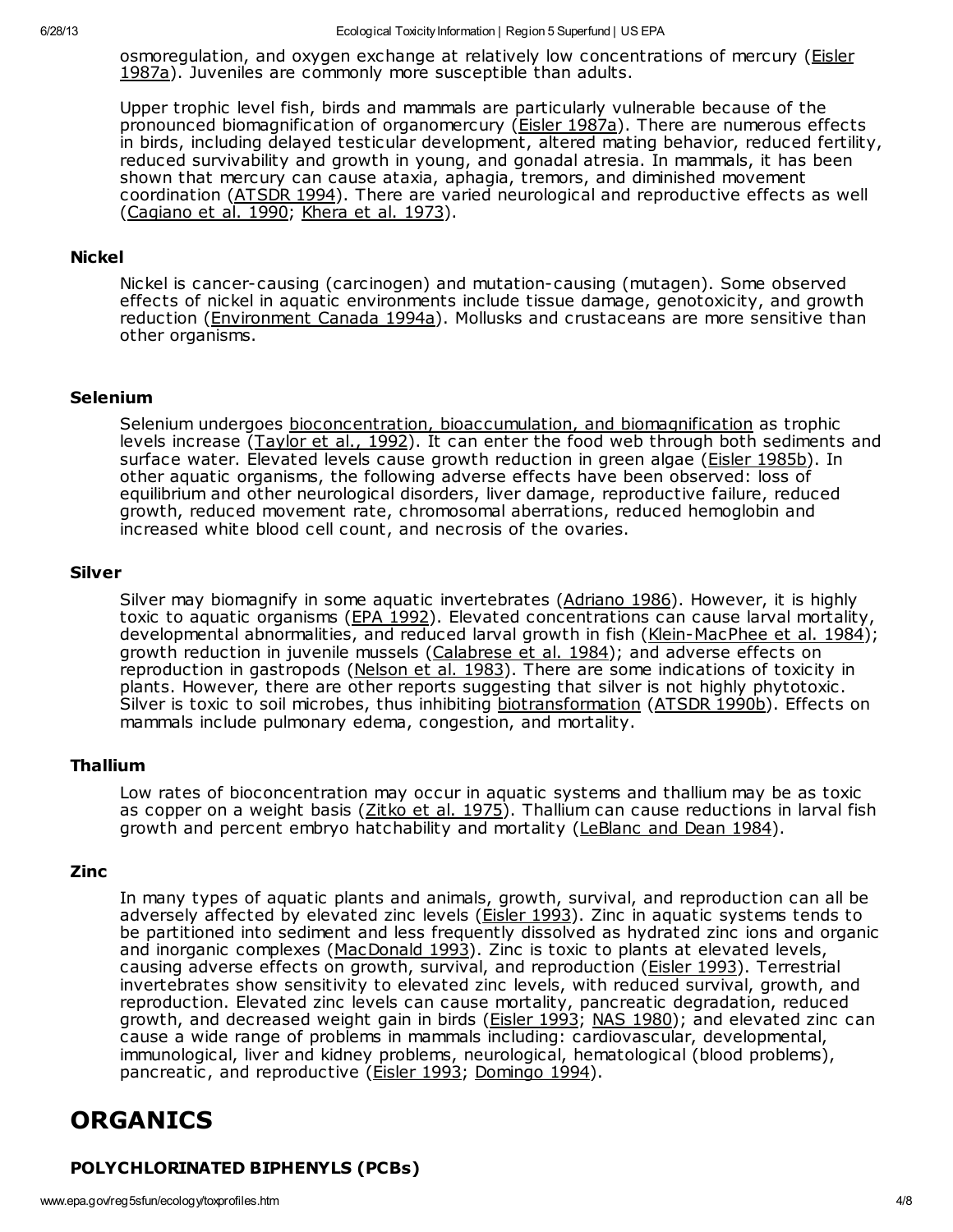PCBs are mutation-causing, cancer-causing, and teratogenic. They are readily absorbed through the gut, respiratory system, and skin in mammals and will concentrate in the liver, blood, muscle, adipose (fatty) tissue, and skin [\(Eisler](http://www.epa.gov/reg5sfun/ecology/references.htm#eisler86) 1986). Mutation tends to decrease with increasing chlorination (U.S. EPA [1980\)](http://www.epa.gov/reg5sfun/ecology/references.htm#epa80).

In general, in aquatic systems, increased toxicity is associated with increasing exposure, younger developmental stages, crustaceans, and lower chlorinated biphenyls ([Eisler](http://www.epa.gov/reg5sfun/ecology/references.htm#eisler86) 1986). An increase in somatic (non-reproductive cell) mutations have been observed in ostrich ferns (Matteuccia struthiopteris).

Toxic effects in avian species included the following: morbidity, tremors, upward pointing beaks, muscular incoordination, and hemorrhagic areas in the liver (**Eisler 1986**). Other sublethal effects include delayed reproduction and chromosomal aberrations in Ringed Turtle-doves; courtship and nestbuilding behavioral impairments in Mourning Doves; reduced hatchability in chicken eggs; and decline in sperm concentration in American Kestrels. However, birds tend to more resistant to acute exposure than other groups: no adverse reproductive effects were observed in Screech Owls fed 3 ppm PCB diets or in Japanese Quail, Northern Bobwhites, and Mallard Ducks.

Mink are very sensitive to PCBs, with concentrations as low as 0.1 mg/kg dietary fresh weight producing an LD-50 (lethal dose - 50: the level of contamination at which 50% of the sample population dies) in 3 months and complete [reproductive](http://www.epa.gov/reg5sfun/ecology/references.htm#eisler86) inhibition among the survivors (*Eisler* 1986). Other effects include anorexia, weight loss, and lethargy. On the other hand, compared to mink, the European ferret is highly resistant to PCBs. Rhesus monkeys are extremely sensitive to PCBs, with an increase in stillborns and abortions, lowered birth rates, hyperpigmentation, skin eruptions, eye problems, and altered behavioral patterns.

There are a number of effects observed in aquatic [organisms](http://www.epa.gov/reg5sfun/ecology/references.htm#eisler86) due to exposure to PCBs (Eisler 1986). Those effects include growth reduction in algae and brook trout; reduced egg survival and reduced fertilization success in flounder, minnows, sea urchins (prior to fertilization, eggs were more resistant to PCBs at insemination and afterwards); and complete reproductive failure in brook trout. Cancer-causing effects and biochemical perturbations were observed in trout liver cells and marine fishes; with anemia, hyperglycemia, and altered cholesterol metabolism in brown trout fed diets with 10 PPM PCBs (U.S. EPA [1980](http://www.epa.gov/reg5sfun/ecology/references.htm#epa80)).

#### PESTICIDES

DDE is bioavailable to soil invertebrates and plants and has been shown to [bioaccumulate](http://www.epa.gov/reg5sfun/ecology/glossary.html#bioaccumulation) in some grains (Verma and Pillai 1991). It is also very persistent in aquatic systems, absorbing strongly to sediments, and [bioconcentratin](http://www.epa.gov/reg5sfun/ecology/glossary.html#bioaccumulation)[g](http://www.epa.gov/reg5sfun/ecology/references.htm#hsdb) in aquatic organisms, including fish and other organisms (HSDB 1997). DDE tends to bioconcentrate in lower-trophic levels and will accumulate in food webs. DDT is toxic to many types of aquatic organisms, even at low concentrations.

Heptachlor and gamma-BHC are both highly toxic to aquatic invertebrates (EPA [1980\)](http://www.epa.gov/reg5sfun/ecology/references.htm#epa80). However, although fish are less susceptible to heptachlor than invertebrates, gamma-BHC is highly toxic to fishes as well. Birds show a wide range of susceptibility to pesticides: dieldrin (less toxic than in aquatic organisms); heptachlor (moderately to highly toxic); gamma-BHC (slightly to moderately toxic); DDT (slightly to non-toxic). However, DDT causes eggshell thinning and embryo mortality, especially in predatory birds. There is also courtship behavior changes and other reproductive impairments [\(EXOTOXNET](http://www.epa.gov/reg5sfun/ecology/references.htm#extoxnet) 1996).

DDT and its metabolite DDE are highly persistent and lipophilic compounds subject to pronounced biomagnification. The extremely low water solubilities result in strong adsorption to soil particles and very low leaching losses. The main physical causes of attenuation of soil DDT are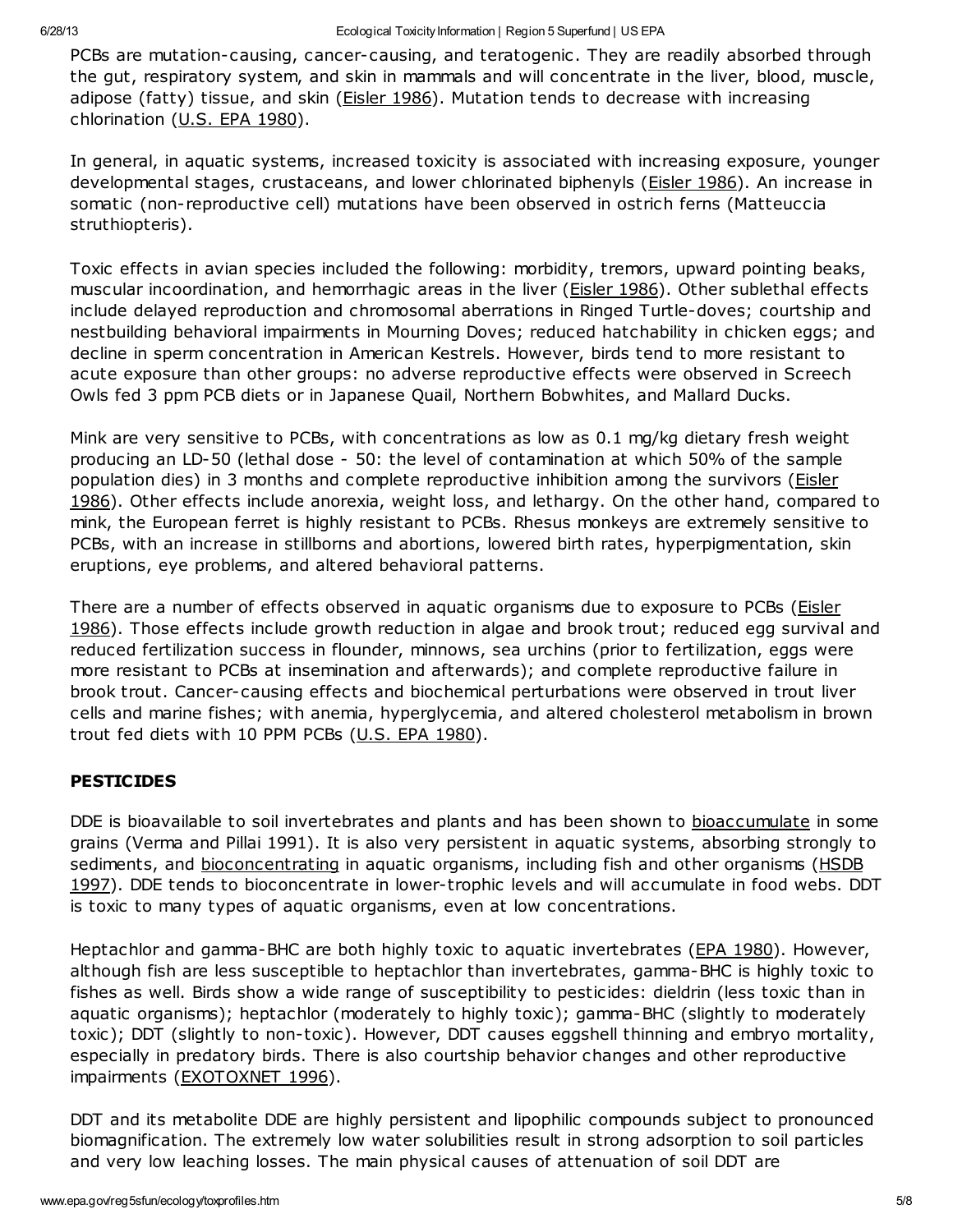volatilization (estimated half-life of 100 days) and erosion. Microbes biodegrade DDT to DDE and DDD under aerobic (with oxygen) and anaerobic (without oxygen) conditions, respectively. Both metabolites are more persistent than DDT. Plants absorb DDT and its metabolites from soil, but they are poorly translocated and remain primarily in the roots. The eating of leaves is therefore not a significant route of exposure to soil DDT. The toxicity of DDT to earthworms is low ([Edwards](http://www.epa.gov/reg5sfun/ecology/references.htm#edwards) and Bohlen 1992), so bioaccumulation by earthworms is a significant route of exposure to vermivores and can result in lethal doses [\(Barker](http://www.epa.gov/reg5sfun/ecology/references.htm#barker) 1958).

DDT and DDE are moderately toxic to rodents with oral LD50s in the low to high 100s mg/kg bw. However, DDT is a cumulative poison, and the chronic lethal dose may be substantially less than the acute lethal dose, for example, the chronic minimum lethal dose in mallards is 50 mg/kg bw/day, only 2% of the acute LD50 (Tucker and [Crabtree](http://www.epa.gov/reg5sfun/ecology/references.htm#tucker) 1970). DDT is a neurotoxin that affects the central nervous system by increasing neurotransmitter release, disrupting neural ion regulation, and inhibiting neural ATPase activities. Symptoms include excitability, tremors, convulsions and death. Chronic effects are of greater significance for higher organisms than acute effects. DDT adversely affects avian and mammalian reproduction by eggshell thinning, infertility, and embryo- and fetotoxicity. The effects may be related to the estrogenic activity of  $o,p'$ -DDT and  $o,p'$ -DDE. DDT and DDE are also cancer-causing in rodents  $(ATSDR 1994b)$  $(ATSDR 1994b)$  $(ATSDR 1994b)$ .

# DIOXINS

The most toxic of the chlorinated dioxin isomers is 2,3,7,8-TCDD (*Eisler 1986c*). It has been associated with lethal, cancer-causing, teratogenic, reproductive, mutation-causing, tissue damaging, and immunotoxic effects. In fish, the following effects were observed: reduced growth, fin necrosis, death, declining interest in feeding (5-8 days postexposure), skin discoloration, reduced resistance to fungal infestations, reduced swimming, teratogenesis, tissue damage, degeneration and necrosis of the liver in fry, and opercular defects in fry. In general, older and larger fish die last; and smaller or younger specimens succumb first. [Bioaccumulation](http://www.epa.gov/reg5sfun/ecology/glossary.html#bioaccumulation) does occur in fish. Among fish, body burdens of 2,3,7,8-TCDD increased with increasing concentration in the water column and with increasing duration of exposure; on removal to uncontaminated water, less than 50% was lost in 109 days.

Invertebrates, plants, and amphibians were comparatively resistant to 2,3,7,8-TCDD.

Birds exhibited the following effects from dioxins (Eisler [1986c\)](http://www.epa.gov/reg5sfun/ecology/references.htm#eisler86c): death, enlarged livers, severe emaciation, high accumulations of uric acid salts in connective tissues, and fluid accumulations in the pericardial and abdominal cavities, excessive drinking, loss of appetite, hypoactivity, emaciation, weakness, debility, muscular incoordination, increased reaction to stimuli, fluffed feathers, huddled position, unkempt appearance, falling, tremors, spasms, convulsions, necrosis, fatty degeneration, and immobility. Birds may bioaccumulate from fish prey, but dioxins do not appear to biomagnify.

In mammals, poisoning by 2,3,7,8-TCDD is typically characterized by loss of body weight and delayed lethality; large interspecies differences exist in lethal dosages and toxic effects (Eisler 1986c). For example, 2,3,7,8-TCDD produces prominent [chloracne-type](http://www.epa.gov/reg5sfun/ecology/references.htm#eisler86c) skin lesions in humans and monkeys, and severe liver damage in rats, mice, and rabbits. Other effects include tissue damage, atrophy of the thymus, edema, hemorrhagic tracheitis, pleural hemorrhage, and dystrophic lesions of the liver, skin hyperkeratosis, gastric ulcers, and lung and kidney lesions, teratogenesis, carcinogenesis (in the liver, pharnyx, lungs, skin, and thyroid), and fetotoxicity. Suppression of thymus-dependent cellular immunity, particularly in young animals, may contribute to their death. Developing mammalian fetuses are especially sensitive to 2,3,7,8-TCDD, and maternal exposure results in increased frequencies of stillbirths. Among live births, exposure to 2,3,7,8-TCDD produces teratogenic effects such as cystic kidney, cleft palate, and spinal column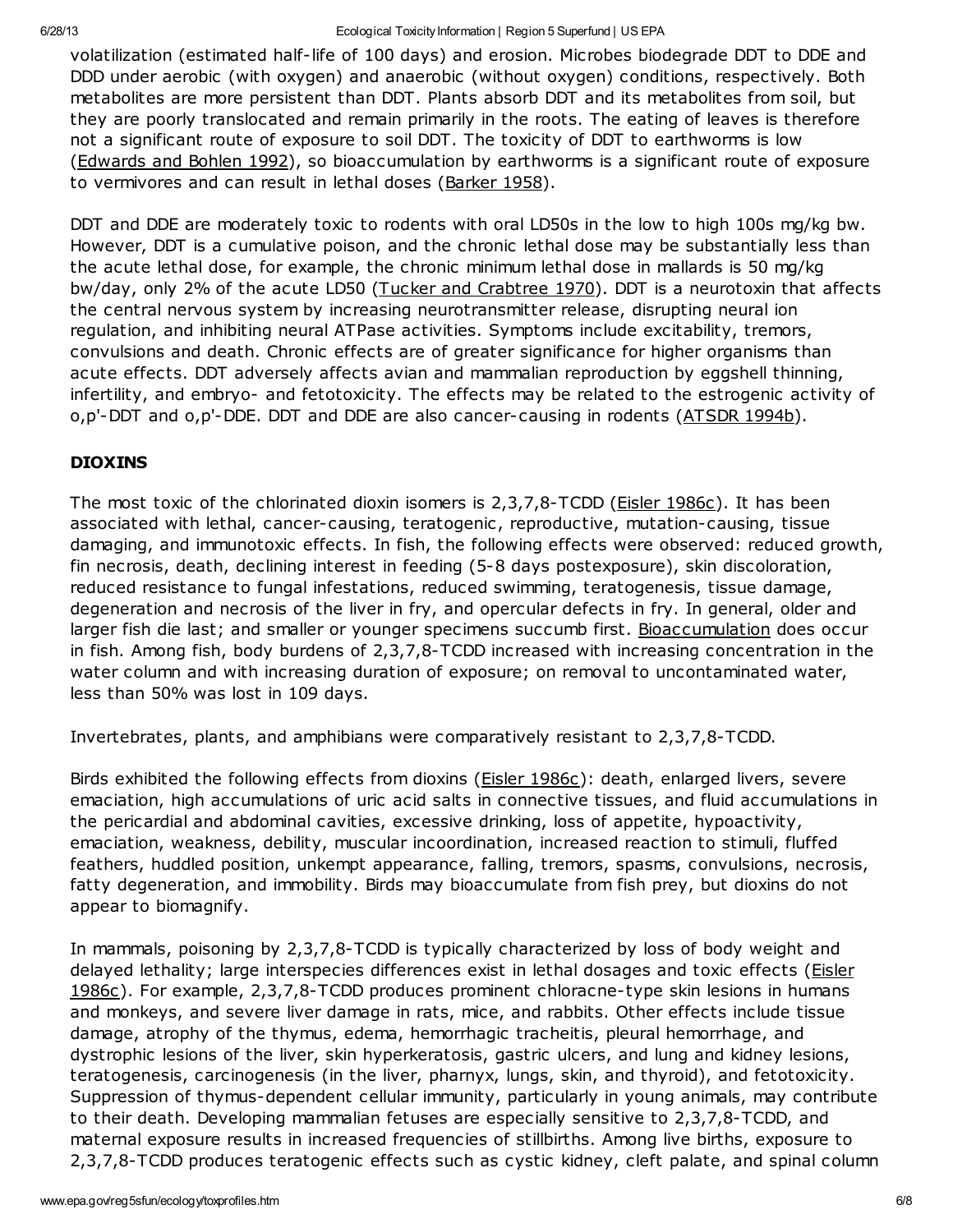deformities; dioxin poisoning also produces decreased litter size at birth, increased number of stillborns, and reduced survival and growth of young in both the Fl and F2 generations (first and second generations of offspring--e.g., children and grandchildren of animals exposed to a chemical). Higher dose level in monkeys for extended periods (i.e., 500 ppt in diets equivalent to about 0.011 ug/kg body weight daily for 9 months) caused death (63%) or, among survivors, abortion, chloracne, nail loss, scaly and dry skin, and progressive weakness. Most treated monkeys remained fairly alert to external stimuli until just prior to death. On removal from the 500 ppt 2,3,7,8-TCDD diet and transfer to an uncontaminated diet, a severely affected monkey became pregnant and gave birth to a well-developed infant after an uneventful gestation. This suggests that some 2,3,7,8-TCDD damaging effects are not permanent.

# POLYCYCLIC AROMATIC HYDROCARBONS (PAHs)

PAHs are highly potent carcinogens that can produce tumors in some organisms at even single doses; but other non-cancer-causing effects are not well understood (Eisler [1987b\)](http://www.epa.gov/reg5sfun/ecology/references.htm#eisler87b). Their effects are wide-ranging within an organism and have been found in many types of organisms, including non-human mammals, birds, invertebrates, plants, amphibians, fish, and humans. However, their effects are varied and so generalizations cannot be readily made. It has been shown that the fungus Cunninghamella elegans can inhibit the mutation-causing properties of various PAHs, including: benzo(a)pyrene and benzo(a)anthracene. Effects on benthic invertebrates include inhibited reproduction, delayed emergence, sediment avoidance, and mortality. Fish exposed to PAH contamination have exhibited fin erosion, liver abnormalities, cataracts, and immune system impairments leading to increased susceptibility to disease ([Fabacher](http://www.epa.gov/reg5sfun/ecology/references.htm#fabacher) et al. 1991; Weeks and [Warinner](http://www.epa.gov/reg5sfun/ecology/references.htm#weeks84) 1984; [1986](http://www.epa.gov/reg5sfun/ecology/references.htm#weeks86); [O'Conner](http://www.epa.gov/reg5sfun/ecology/references.htm#oconner) and Huggett 1988).

Mammals can absorb PAHs by inhalation, dermal contact, or (more poorly) ingestion (*Eisler* 1987b). Plants can absorb PAHs from soils through their roots, and [translocated](http://www.epa.gov/reg5sfun/ecology/references.htm#eisler87b) them to other plant parts such as developing shoots. Uptake rates are generally governed by PAH concentration, PAH water solubility, soil type, and PAH physicochemical state (vapor or particulate). Lower molecular weight PAHs are absorbed more readily than higher molecular weight PAHs. PAH-induced phytotoxic effects are rare, howerver the database on this is limited. Some higher plants can catabolize PAHs, but this metabolic pathway is not well defined. Certain plants contain substances that can protect against PAH effects, inactivating their cancer-causing and mutation-causing potential. Additionally, PAHs synthesized by plants may act as growth hormones.

In aquatic systems, PAHs tend towards increased toxicity with increased molecular weight (Eisler 1987b). In addition, although the rate of uptake from the [environment](http://www.epa.gov/reg5sfun/ecology/references.htm#eisler87b) is variable among species, bioaccumulation tends to be rapid.

Adsorption of PAHs in soil is directly proportional to soil organic matter (OM) content and the Kow of the PAH (greater in high molecular weight (HMW) PAHs than in low molecular weight (LMW) PAHs, and is inversely proportional to soil particle size (roughly 2 orders of magnitude greater on silts and clays as compared with sands). LMW PAHs have higher volatilization rates and are more readily leached as compared with HMW PAHs. Both LMW and HMW PAHs are microbially degraded, but the rates are higher for the former probably because of weaker adsorption and greater bioavailability. Examples of soil half-lives are approximately 100-200 and 300-500 days for LMW and HMW PAHs, respectively; however, they will be longer in hazardous waste sites toxic to bacteria. Plants absorb PAHs from soil, especially LMW PAHs, and readily translocate them to above-ground tissues. The concentrations in plants are substantially lower than in soil, and they are poorly correlated because of deposition and absorption of atmospheric PAHs. Eating of leaves (foliar herbivory) does not appear to be a significant route of exposure to soil PAHs. Bioaccumulation has been shown in terrestrial invertebrates and voles, earthworm levels were 30-